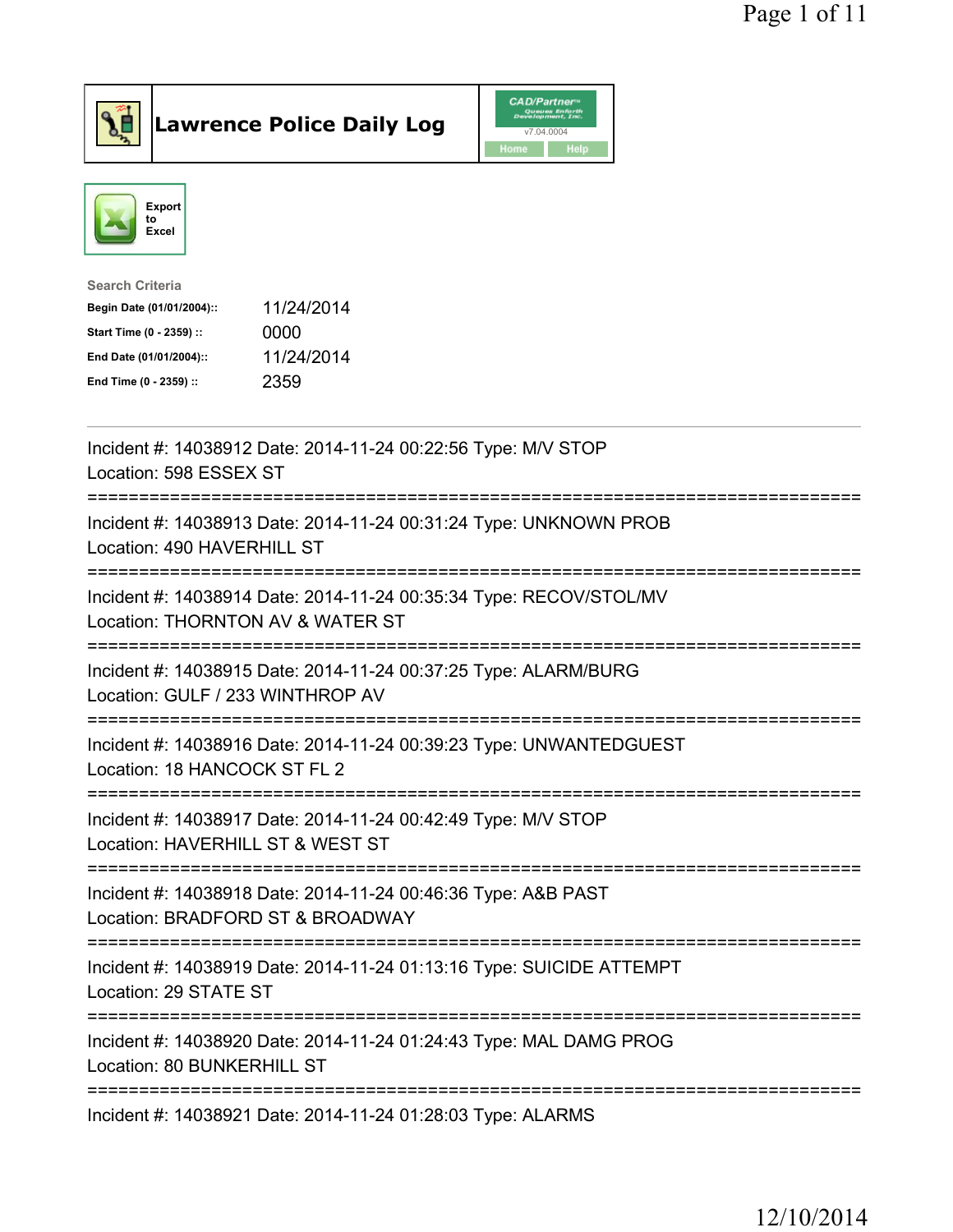Location: DUNKIN DONUTS / 581 ANDOVER ST =========================================================================== Incident #: 14038922 Date: 2014-11-24 01:46:23 Type: GUN CALL Location: TEDESCHI / 208 S BROADWAY =========================================================================== Incident #: 14038923 Date: 2014-11-24 02:22:23 Type: SPECIAL CHECK Location: 86 KNOX ST =========================================================================== Incident #: 14038924 Date: 2014-11-24 02:39:09 Type: NOISE ORD Location: 196 PHILLIPS ST =========================================================================== Incident #: 14038925 Date: 2014-11-24 02:51:23 Type: M/V STOP Location: METHUEN ST & MILL ST =========================================================================== Incident #: 14038926 Date: 2014-11-24 02:58:28 Type: ALARMS Location: DUNKIN DONUTS / 579 ANDOVER ST =========================================================================== Incident #: 14038927 Date: 2014-11-24 03:07:55 Type: SPECIAL CHECK Location: 86 KNOX ST =========================================================================== Incident #: 14038928 Date: 2014-11-24 03:10:43 Type: SPECIAL CHECK Location: EXXON / 235 WINTHROP AV =========================================================================== Incident #: 14038929 Date: 2014-11-24 03:13:23 Type: SPECIAL CHECK Location: 59 BROOK ST =========================================================================== Incident #: 14038930 Date: 2014-11-24 04:21:49 Type: LARCENY/PAST Location: 435 BROADWAY =========================================================================== Incident #: 14038931 Date: 2014-11-24 04:33:19 Type: MAN DOWN Location: 71 CRESCENT ST =========================================================================== Incident #: 14038932 Date: 2014-11-24 06:04:24 Type: B&E/MV/PAST Location: ARLINGTON ST & WILLOW ST =========================================================================== Incident #: 14038933 Date: 2014-11-24 06:39:39 Type: GENERAL SERV Location: AMES ST & OREGON AV =========================================================================== Incident #: 14038934 Date: 2014-11-24 07:54:11 Type: B&E/MV/PROG Location: 28 JUNIPER ST =========================================================================== Incident #: 14038935 Date: 2014-11-24 08:03:05 Type: KEEP PEACE Location: 25 AMHERST ST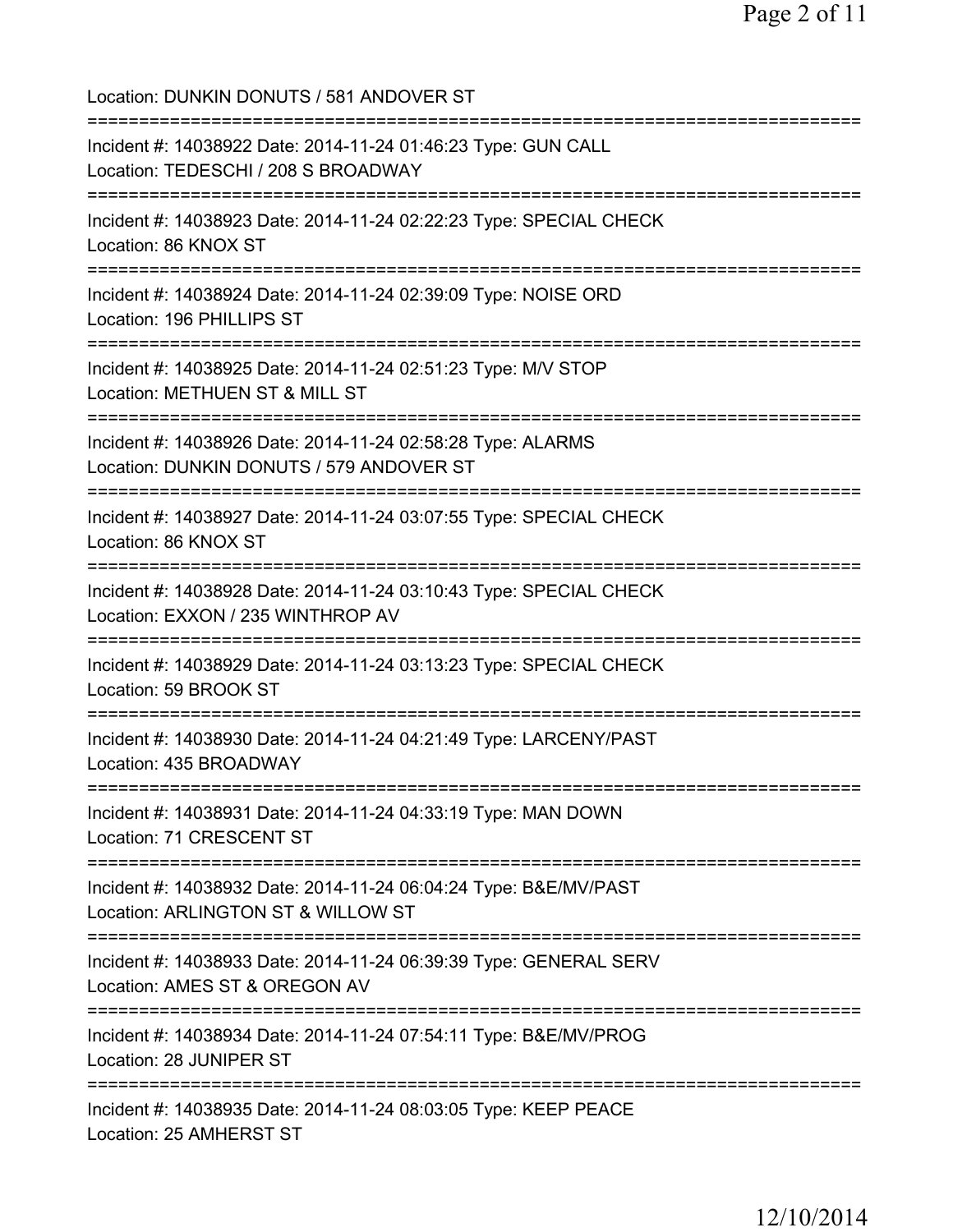=========================================================================== Incident #: 14038936 Date: 2014-11-24 08:14:12 Type: ALARMS Location: MERRIMACK VALLEY CREDIT UNION / 500 MERRIMACK ST =========================================================================== Incident #: 14038937 Date: 2014-11-24 08:18:49 Type: ALARMS Location: FREDDY MINI MART / 130 FRANKLIN ST =========================================================================== Incident #: 14038938 Date: 2014-11-24 08:23:10 Type: ALARMS Location: CONSTANZA MARKET / 271 LAWRENCE ST =========================================================================== Incident #: 14038939 Date: 2014-11-24 08:33:42 Type: M/V STOP Location: ESSEX ST & MILL ST =========================================================================== Incident #: 14038940 Date: 2014-11-24 08:39:34 Type: DISTURBANCE Location: 127 HOWARD ST =========================================================================== Incident #: 14038941 Date: 2014-11-24 08:43:21 Type: ALARMS Location: FELICIANO RESIDENCE / 3 PACKARD ST =========================================================================== Incident #: 14038942 Date: 2014-11-24 08:56:14 Type: B&E/PAST Location: REDMAN CARD CLOTHING / 300 CANAL ST =========================================================================== Incident #: 14038944 Date: 2014-11-24 09:48:22 Type: WARRANT SERVE Location: 45 TREMONT ST =========================================================================== Incident #: 14038943 Date: 2014-11-24 09:48:33 Type: TOW OF M/V Location: 101 MAPLE ST =========================================================================== Incident #: 14038945 Date: 2014-11-24 10:00:36 Type: NEIGHBOR PROB Location: 89 ANDOVER ST =========================================================================== Incident #: 14038946 Date: 2014-11-24 10:06:26 Type: AUTO ACC/NO PI Location: LAWRENCE ST & WALNUT ST =========================================================================== Incident #: 14038947 Date: 2014-11-24 10:09:24 Type: 209A/SERVE Location: 1 CHERRY ST =========================================================================== Incident #: 14038948 Date: 2014-11-24 10:09:54 Type: INVESTIGATION Location: 109 BODWELL ST =========================================================================== Incident #: 14038949 Date: 2014-11-24 10:14:01 Type: MAL DAMAGE Location: BROTHERS MARKET / 272 S BROADWAY ===========================================================================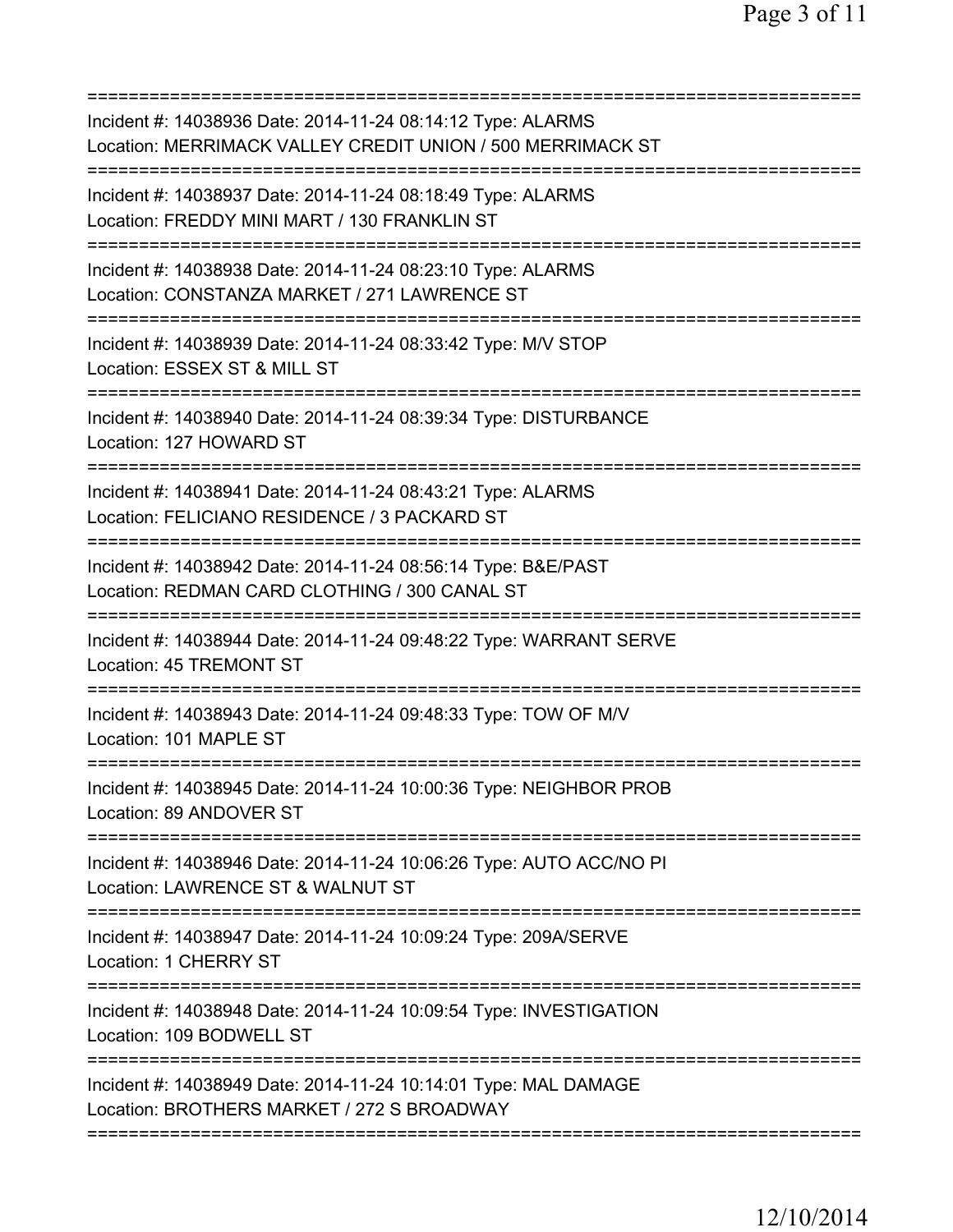| Incident #: 14038950 Date: 2014-11-24 10:16:59 Type: KEEP PEACE<br>Location: 203 CRAWFORD ST                    |
|-----------------------------------------------------------------------------------------------------------------|
| Incident #: 14038952 Date: 2014-11-24 10:19:06 Type: INVESTIGATION<br>Location: 104 HAWTHORNE WAY #238          |
| Incident #: 14038951 Date: 2014-11-24 10:19:41 Type: ALARM/BURG<br>Location: HARRIS RESIDENCE / 41 S BOWDOIN ST |
| Incident #: 14038953 Date: 2014-11-24 10:25:30 Type: MAL DAMAGE<br>Location: 272 S BROADWAY                     |
| Incident #: 14038954 Date: 2014-11-24 10:27:22 Type: TOW OF M/V<br>Location: 107 BAILEY ST                      |
| Incident #: 14038955 Date: 2014-11-24 10:27:50 Type: PARK & WALK<br>Location: WEST STREET AUTO / 136 WEST ST    |
| Incident #: 14038956 Date: 2014-11-24 10:31:31 Type: M/V STOP<br>Location: AVON ST & JACKSON ST<br>=========    |
| Incident #: 14038957 Date: 2014-11-24 10:32:26 Type: INVESTIGATION<br>Location: 300 CANAL ST                    |
| Incident #: 14038958 Date: 2014-11-24 10:35:51 Type: SPECIAL CHECK<br>Location: 280 MERRIMACK ST                |
| Incident #: 14038959 Date: 2014-11-24 10:36:23 Type: SUS PERS/MV<br>Location: PEMBERTON PARK / null             |
| Incident #: 14038960 Date: 2014-11-24 10:37:37 Type: TOW OF M/V<br>Location: 80 BAILEY ST                       |
| Incident #: 14038961 Date: 2014-11-24 10:44:14 Type: HIT & RUN M/V<br>Location: 178 WALNUT ST                   |
| Incident #: 14038962 Date: 2014-11-24 10:45:10 Type: KEEP PEACE<br>Location: 203 CRAWFORD ST                    |
| Incident #: 14038963 Date: 2014-11-24 10:50:55 Type: A&B PAST<br>Location: 39 AUBURN ST #B                      |
| Incident #: 14038964 Date: 2014-11-24 10:58:35 Type: STOL/MV/PAS                                                |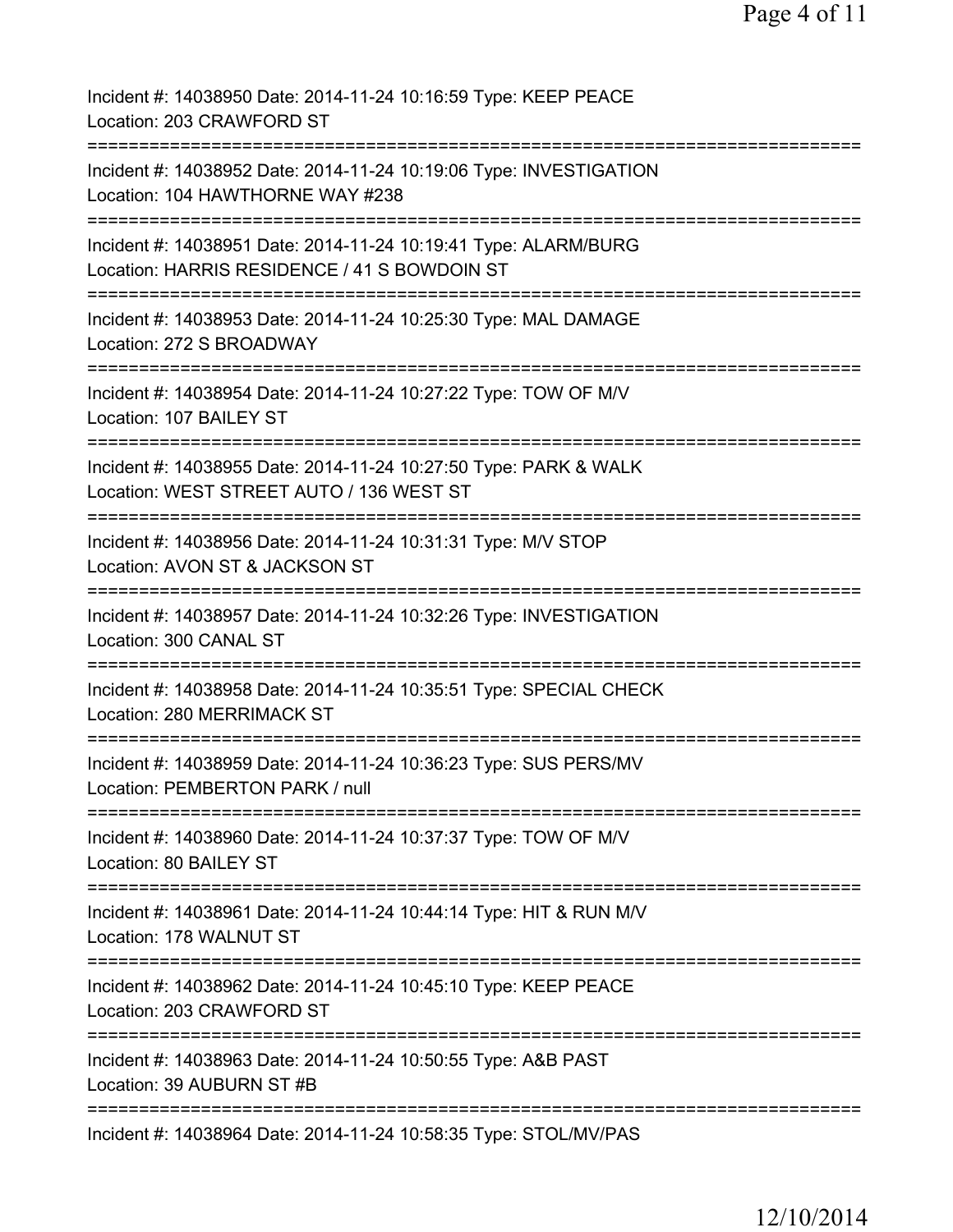Location: MAY ST =========================================================================== Incident #: 14038965 Date: 2014-11-24 11:27:30 Type: HIT & RUN M/V Location: 461 HAVERHILL ST =========================================================================== Incident #: 14038966 Date: 2014-11-24 11:32:16 Type: UNWANTEDGUEST Location: 2 MUSEUM SQ =========================================================================== Incident #: 14038967 Date: 2014-11-24 11:36:30 Type: TOW OF M/V Location: 2 OXFORD ST =========================================================================== Incident #: 14038968 Date: 2014-11-24 11:40:39 Type: INVEST CONT Location: COADY'S TOWING SERVICE / 139 MARSTON ST =========================================================================== Incident #: 14038969 Date: 2014-11-24 11:44:22 Type: INVEST CONT Location: 11 LAWRENCE ST #802 =========================================================================== Incident #: 14038970 Date: 2014-11-24 11:47:31 Type: M/V STOP Location: COMMON ST & NEWBURY ST =========================================================================== Incident #: 14038971 Date: 2014-11-24 11:51:31 Type: MEDIC SUPPORT Location: 231 JACKSON ST #1 FL 1ST =========================================================================== Incident #: 14038972 Date: 2014-11-24 11:59:51 Type: LARCENY/PAST Location: PSYCHOLOGICAL CENTER / 11 UNION ST #BASEMANT =========================================================================== Incident #: 14038973 Date: 2014-11-24 12:35:49 Type: TOW OF M/V Location: 353 ELM ST =========================================================================== Incident #: 14038974 Date: 2014-11-24 12:42:18 Type: ALARM/BURG Location: 32 STEVENS AV =========================================================================== Incident #: 14038975 Date: 2014-11-24 13:06:15 Type: MAL DAMAGE Location: 170 ANDOVER ST =========================================================================== Incident #: 14038976 Date: 2014-11-24 13:10:37 Type: M/V STOP Location: FALLS BRIDGE / null =========================================================================== Incident #: 14038977 Date: 2014-11-24 13:16:08 Type: INVESTIGATION Location: MERRIMACK & SOUTH BROADWAY =========================================================================== Incident #: 14038978 Date: 2014-11-24 13:27:49 Type: TOW OF M/V Location: BLANCHARD ST & SALEM ST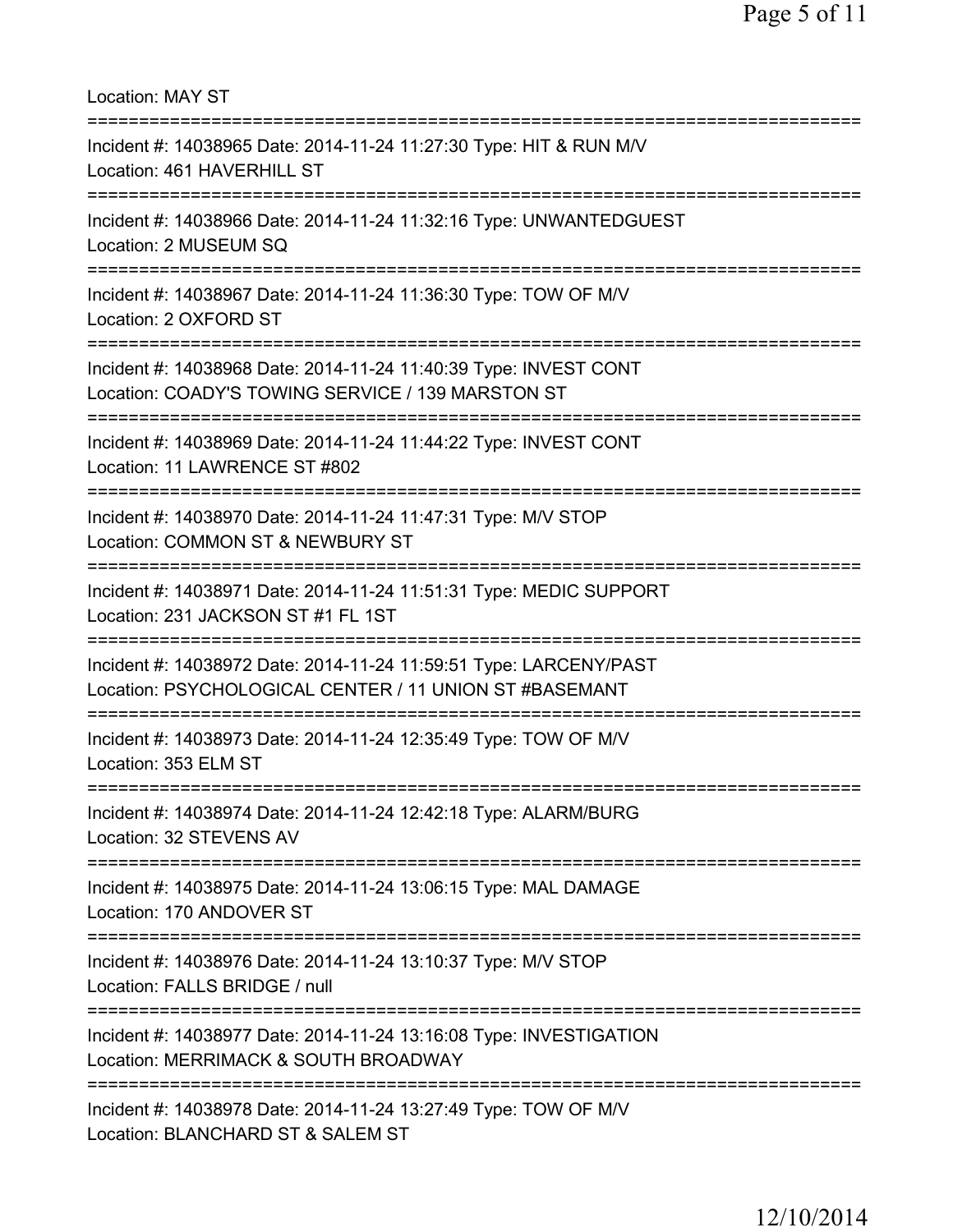=========================================================================== Incident #: 14038979 Date: 2014-11-24 13:28:38 Type: CK WELL BEING Location: AMHERST ST & ANDOVER ST =========================================================================== Incident #: 14038980 Date: 2014-11-24 13:37:23 Type: UNKNOWN PROB Location: LAWRENCE BOYS + GIRLS CLUB / 136 WATER ST =========================================================================== Incident #: 14038981 Date: 2014-11-24 13:38:26 Type: UNWANTEDGUEST Location: 141 AMESBURY ST #404 =========================================================================== Incident #: 14038982 Date: 2014-11-24 13:40:43 Type: INVESTIGATION Location: 14 LANSDOWNE CT =========================================================================== Incident #: 14038983 Date: 2014-11-24 13:47:05 Type: B&E/MV/PAST Location: PARK & BROADWAY =========================================================================== Incident #: 14038984 Date: 2014-11-24 13:49:48 Type: WIRE DOWN Location: 488 MT VERNON ST =========================================================================== Incident #: 14038985 Date: 2014-11-24 13:55:25 Type: UNKNOWN PROB Location: LAWRENCE GENERAL HOSPITAL / 1 GENERAL ST =========================================================================== Incident #: 14038986 Date: 2014-11-24 14:04:16 Type: UNWANTEDGUEST Location: MARKET BASKET / 700 ESSEX ST =========================================================================== Incident #: 14038987 Date: 2014-11-24 14:13:00 Type: FIGHT Location: BROADWAY & COMMON ST =========================================================================== Incident #: 14038988 Date: 2014-11-24 14:15:32 Type: SUS PERS/MV Location: N PARISH RD & OSGOOD ST =========================================================================== Incident #: 14038989 Date: 2014-11-24 14:17:32 Type: OFFICER ASSIS Location: ARLINGTON SCHOOL / 150 ARLINGTON ST =========================================================================== Incident #: 14038990 Date: 2014-11-24 14:44:10 Type: TOW OF M/V Location: ARLINGTON ST & TENNEY ST =========================================================================== Incident #: 14038991 Date: 2014-11-24 14:52:12 Type: INVESTIGATION Location: 70 N PARISH RD =========================================================================== Incident #: 14038992 Date: 2014-11-24 14:57:03 Type: CK WELL BEING Location: 296 ESSEX ST ===========================================================================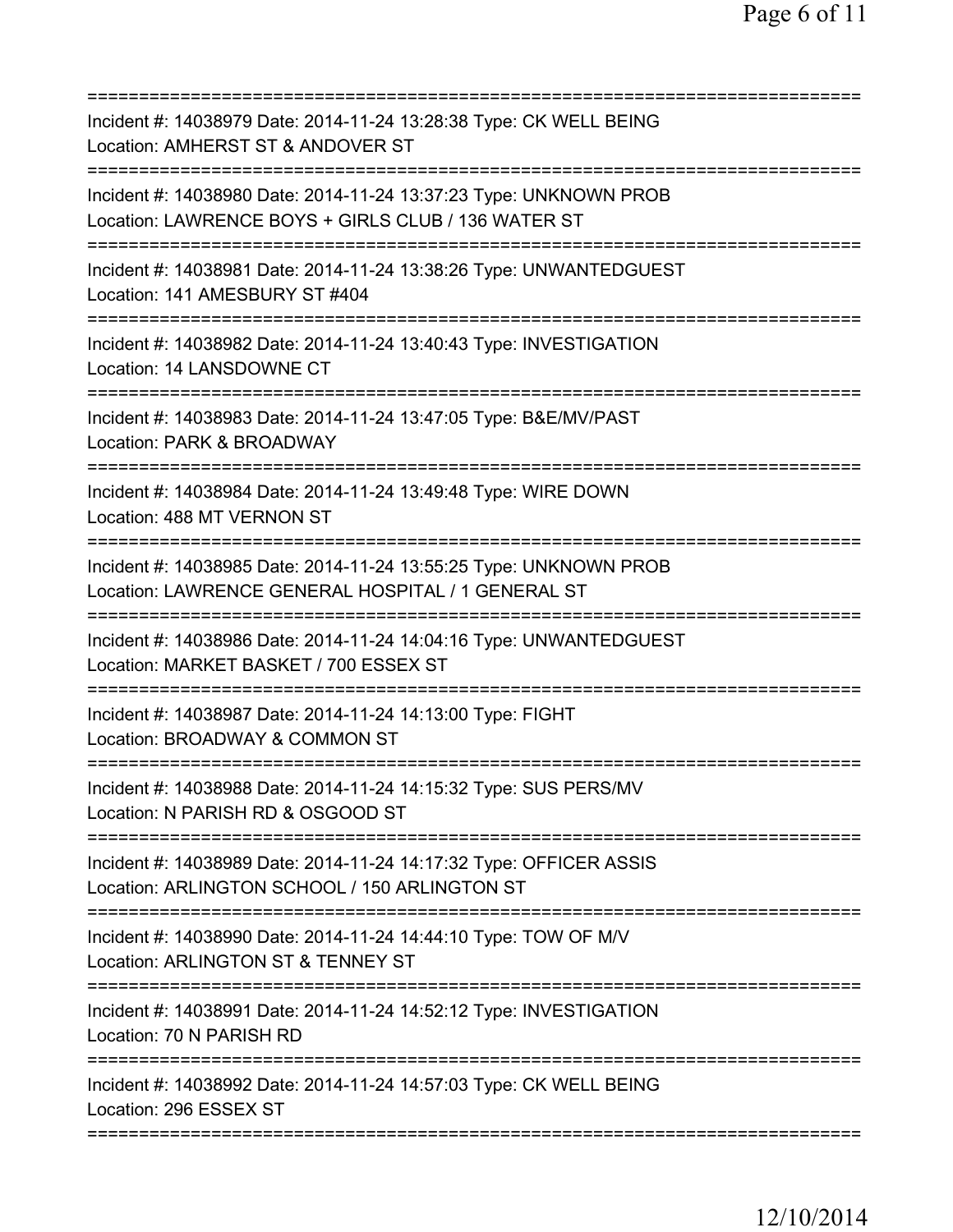| Incident #: 14038993 Date: 2014-11-24 15:09:45 Type: THREATS<br>Location: 82 BENNINGTON ST                                        |
|-----------------------------------------------------------------------------------------------------------------------------------|
| Incident #: 14038994 Date: 2014-11-24 15:14:15 Type: M/V STOP<br>Location: COMMON ST & UNION ST                                   |
| Incident #: 14038995 Date: 2014-11-24 15:22:43 Type: M/V STOP<br>Location: BENNINGTON ST & LAWRENCE ST                            |
| Incident #: 14038996 Date: 2014-11-24 15:30:54 Type: M/V STOP<br>Location: 700 ESSEX ST                                           |
| Incident #: 14038997 Date: 2014-11-24 15:49:56 Type: OFFICER ASSIS<br>Location: ARLINGTON SCHOOL / 150 ARLINGTON ST               |
| Incident #: 14038998 Date: 2014-11-24 15:50:44 Type: INVESTIGATION<br>Location: 255 BROADWAY                                      |
| Incident #: 14038999 Date: 2014-11-24 15:52:17 Type: SERVE 209A<br>Location: 21 EAST ST #3                                        |
| Incident #: 14039001 Date: 2014-11-24 15:58:35 Type: INVESTIGATION<br>Location: MARY IMMACULATE / 191 MAPLE ST #1A                |
| Incident #: 14039000 Date: 2014-11-24 15:59:22 Type: M/V STOP<br>Location: HAVERHILL ST & OXFORD ST                               |
| Incident #: 14039002 Date: 2014-11-24 16:07:21 Type: TOW OF M/V<br>Location: 124 MARSTON ST                                       |
| Incident #: 14039003 Date: 2014-11-24 16:10:56 Type: ALARM/HOLD<br>Location: 36 E PLEASANT ST                                     |
| Incident #: 14039004 Date: 2014-11-24 16:19:15 Type: M/V STOP<br>Location: ESSEX ST & HAMPSHIRE ST                                |
| Incident #: 14039005 Date: 2014-11-24 16:20:11 Type: M/V STOP<br><b>Location: CURRANT HILL RD</b>                                 |
| ==========================<br>Incident #: 14039006 Date: 2014-11-24 16:23:41 Type: M/V STOP<br>Location: ABBOTT ST & BLANCHARD ST |
| Incident #: 14039007 Date: 2014-11-24 16:37:41 Type: NOISE ORD                                                                    |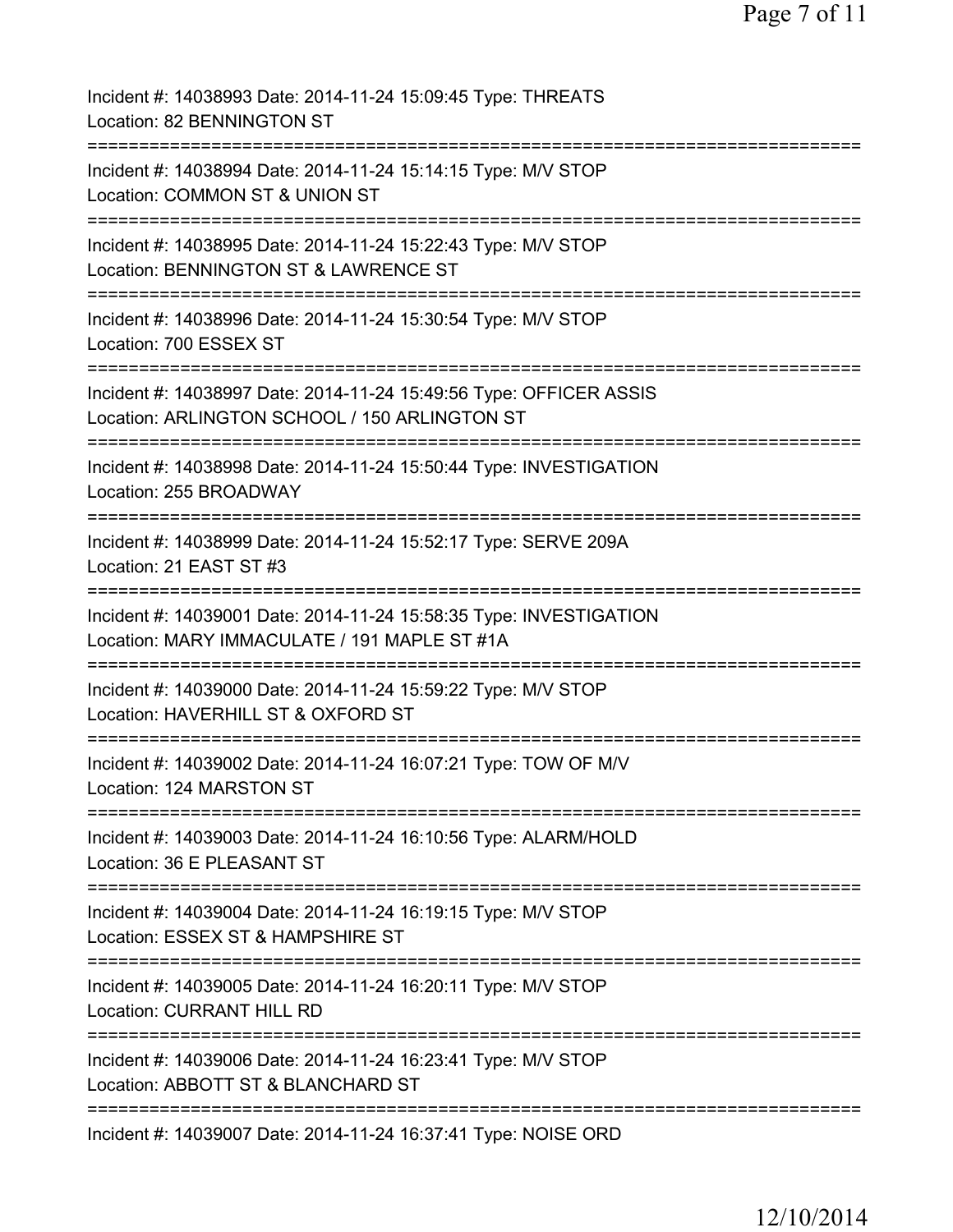Location: 22 LANSDOWNE CT =========================================================================== Incident #: 14039008 Date: 2014-11-24 16:41:47 Type: INVESTIGATION Location: 25 EUTAW ST =========================================================================== Incident #: 14039009 Date: 2014-11-24 16:44:29 Type: AUTO ACC/NO PI Location: 199 ESSEX ST =========================================================================== Incident #: 14039010 Date: 2014-11-24 17:09:25 Type: KEEP PEACE Location: 67 AVON ST =========================================================================== Incident #: 14039011 Date: 2014-11-24 17:23:00 Type: AUTO ACC/NO PI Location: FALLS BRIDGE / null =========================================================================== Incident #: 14039012 Date: 2014-11-24 17:30:47 Type: AUTO ACC/UNK PI Location: 8 CUSTER ST =========================================================================== Incident #: 14039013 Date: 2014-11-24 17:31:50 Type: AUTO ACC/NO PI Location: ANDOVER ST & BLANCHARD ST =========================================================================== Incident #: 14039014 Date: 2014-11-24 17:36:28 Type: DOMESTIC/PROG Location: 120 BOWDOIN ST =========================================================================== Incident #: 14039015 Date: 2014-11-24 18:05:50 Type: ALARM/BURG Location: DUBE RESIDENCE / 47 CRESTWOOD CIR =========================================================================== Incident #: 14039016 Date: 2014-11-24 18:07:26 Type: AUTO ACC/NO PI Location: 550 BROADWAY =========================================================================== Incident #: 14039017 Date: 2014-11-24 18:22:43 Type: M/V STOP Location: AMESBURY ST & CANAL ST =========================================================================== Incident #: 14039019 Date: 2014-11-24 18:26:28 Type: KEEP PEACE Location: 97 BYRON AV =========================================================================== Incident #: 14039018 Date: 2014-11-24 18:26:37 Type: MEDIC SUPPORT Location: 77 S UNION ST #70 =========================================================================== Incident #: 14039020 Date: 2014-11-24 18:31:10 Type: DISTURBANCE Location: TACO BELL / 79 WINTHROP AV =========================================================================== Incident #: 14039021 Date: 2014-11-24 18:33:11 Type: M/V STOP Location: HAVERHILL ST & LAWRENCE ST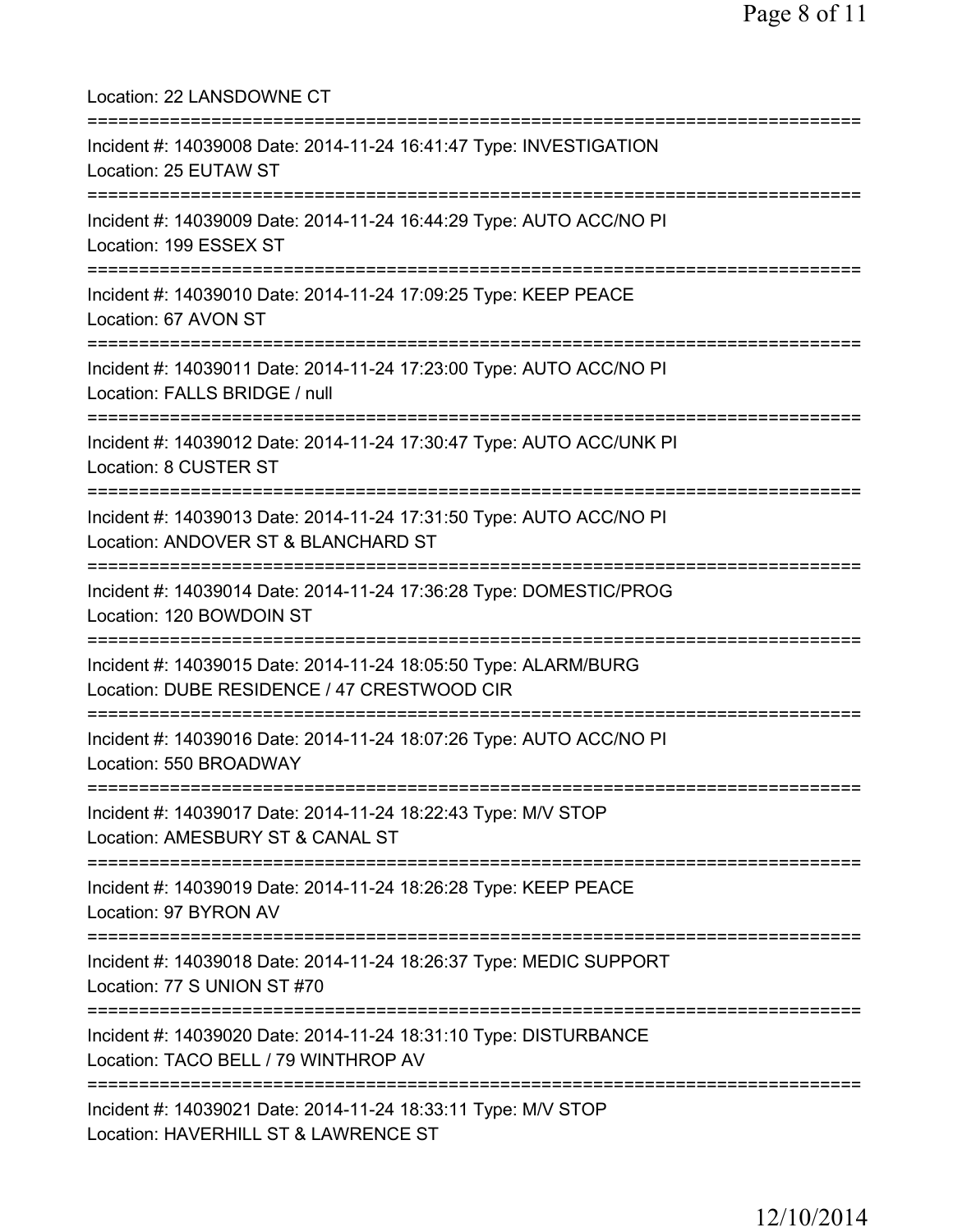| Incident #: 14039022 Date: 2014-11-24 18:33:20 Type: MV/BLOCKING<br>Location: ESSEX ST & LANSDOWNE CT                                    |
|------------------------------------------------------------------------------------------------------------------------------------------|
| Incident #: 14039023 Date: 2014-11-24 18:33:32 Type: LARCENY/MV/PAST<br>Location: 55 HAMPSHIRE ST                                        |
| Incident #: 14039024 Date: 2014-11-24 18:51:46 Type: CK WELL BEING<br>Location: 54 NEWBURY ST #8                                         |
| Incident #: 14039025 Date: 2014-11-24 18:56:59 Type: STOL/MV/PAS<br>Location: 10 PEARL ST                                                |
| Incident #: 14039026 Date: 2014-11-24 19:02:26 Type: M/V STOP<br>Location: DORCHESTER ST & S UNION ST                                    |
| Incident #: 14039027 Date: 2014-11-24 19:03:59 Type: DOMESTIC/PROG<br>Location: 552 ANDOVER ST FL 2                                      |
| Incident #: 14039028 Date: 2014-11-24 19:12:40 Type: ROBBERY ARMED<br>Location: PARK ST & SPRUCE ST<br>============                      |
| Incident #: 14039029 Date: 2014-11-24 19:23:37 Type: GUN CALL<br>Location: 211 MERRIMACK ST                                              |
| Incident #: 14039030 Date: 2014-11-24 19:34:44 Type: SUS PERS/MV<br>Location: 383 HAVERHILL ST                                           |
| Incident #: 14039031 Date: 2014-11-24 19:39:56 Type: M/V STOP<br><b>Location: PLEASANT TER</b>                                           |
| Incident #: 14039032 Date: 2014-11-24 19:44:29 Type: M/V STOP<br>Location: ACTON ST & BROADWAY                                           |
| Incident #: 14039033 Date: 2014-11-24 19:49:42 Type: MAN DOWN<br>Location: BENNINGTON ST & ERVING AV<br>================================ |
| Incident #: 14039034 Date: 2014-11-24 19:51:55 Type: M/V STOP<br>Location: BROADWAY & CROSS ST                                           |
| Incident #: 14039035 Date: 2014-11-24 20:21:06 Type: COURT DOC SERVE<br>Location: 169 HAVERHILL ST                                       |
|                                                                                                                                          |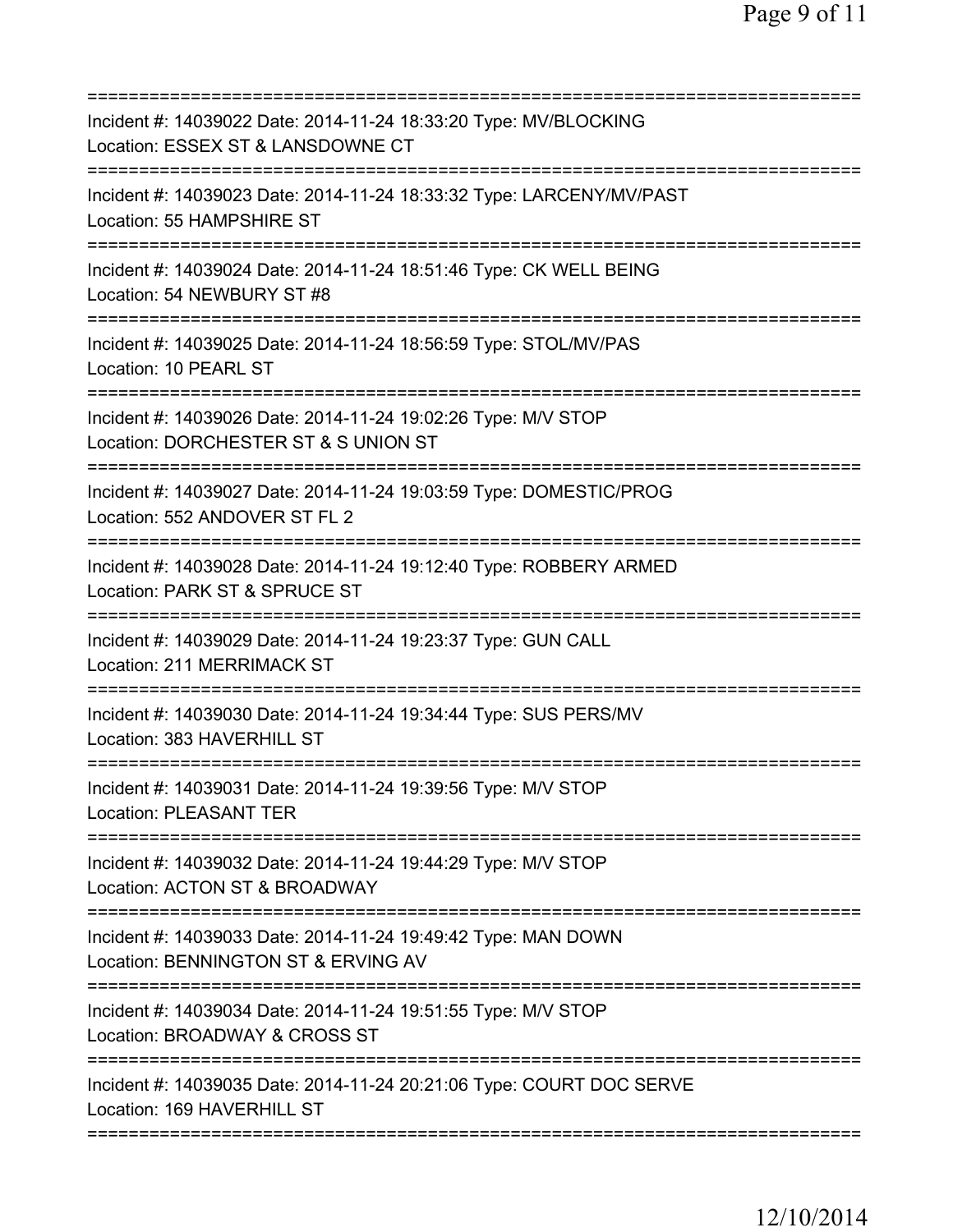| Incident #: 14039036 Date: 2014-11-24 20:23:39 Type: RECOV/STOL/MV<br>Location: 239 FARNHAM ST                                 |
|--------------------------------------------------------------------------------------------------------------------------------|
| Incident #: 14039037 Date: 2014-11-24 20:47:47 Type: M/V STOP<br>Location: S BROADWAY & SHATTUCK ST                            |
| Incident #: 14039038 Date: 2014-11-24 20:49:40 Type: NOTIFICATION<br>Location: 126 MAPLE ST #1                                 |
| Incident #: 14039039 Date: 2014-11-24 20:51:35 Type: M/V STOP<br>Location: ANDOVER ST & BROOKFIELD ST                          |
| Incident #: 14039040 Date: 2014-11-24 21:05:05 Type: M/V STOP<br>Location: BROADWAY & LOWELL ST                                |
| Incident #: 14039041 Date: 2014-11-24 21:16:38 Type: M/V STOP<br>Location: LOWELL ST & OXFORD ST                               |
| Incident #: 14039042 Date: 2014-11-24 21:28:34 Type: M/V STOP<br>Location: 300 ESSEX ST<br>:================================== |
| Incident #: 14039043 Date: 2014-11-24 22:02:02 Type: M/V STOP<br>Location: 5 S UNION ST                                        |
| Incident #: 14039044 Date: 2014-11-24 22:22:28 Type: M/V STOP<br>Location: ANDOVER ST & S BROADWAY                             |
| Incident #: 14039045 Date: 2014-11-24 22:33:30 Type: ALARM/BURG<br>Location: EL CESAR RESTURANT / 99 ESSEX ST                  |
| Incident #: 14039046 Date: 2014-11-24 22:37:09 Type: M/V STOP<br>Location: S UNION ST EXT & SOUTH ST                           |
| Incident #: 14039047 Date: 2014-11-24 22:43:59 Type: SUS PERS/MV<br>Location: SHOWCASE CINEMA / 6 CHICKERING ST                |
| Incident #: 14039048 Date: 2014-11-24 23:16:32 Type: CK WELL BEING<br>Location: 109 LOWELL ST #1                               |
| Incident #: 14039049 Date: 2014-11-24 23:19:54 Type: MAN DOWN<br>Location: BROADWAY & COMMON ST                                |
| Incident #: 14039050 Date: 2014-11-24 23:31:47 Type: FIRE/MV                                                                   |